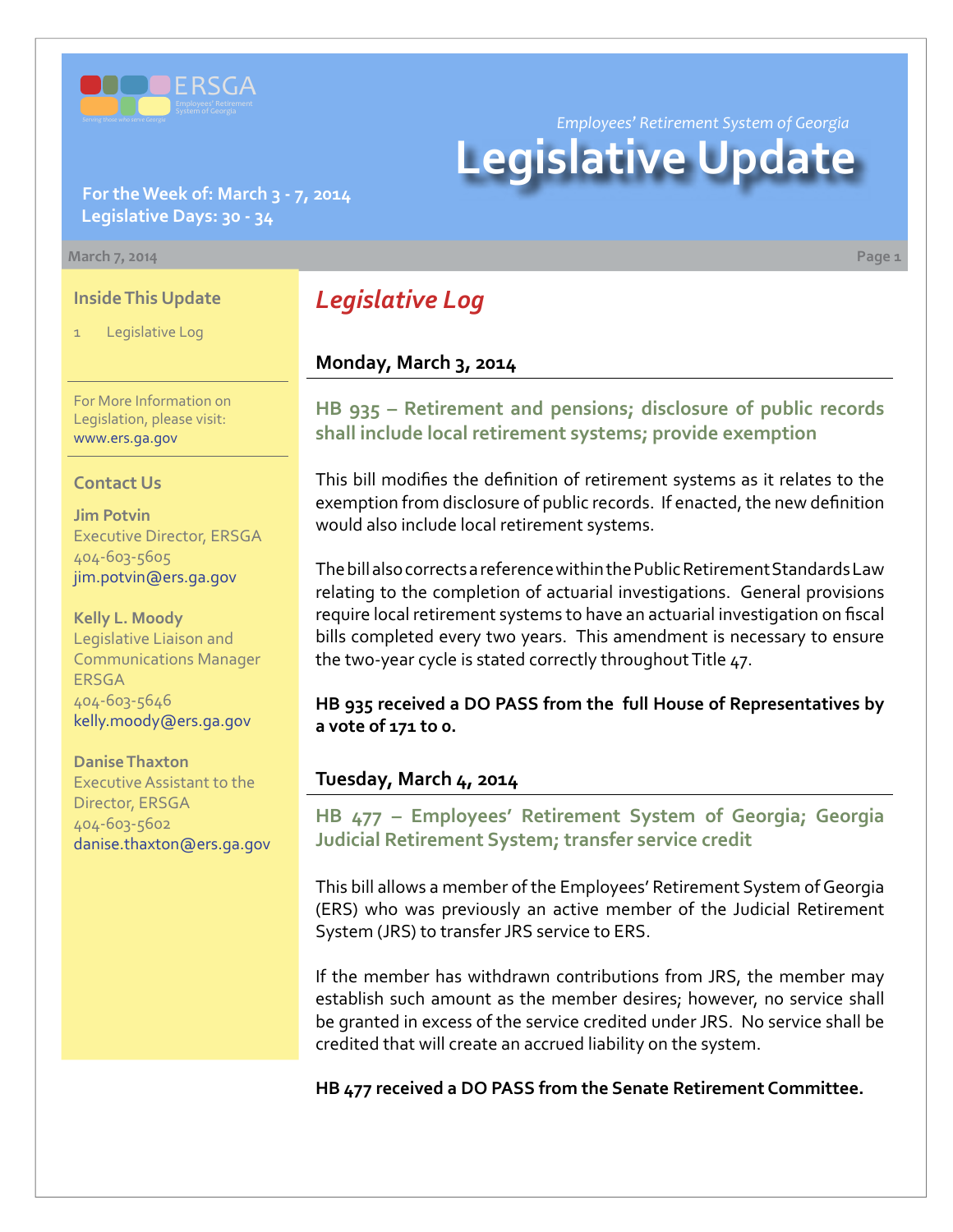# *Legislative Log (continued)*

**HB [843 – R](http://www.legis.ga.gov/legislation/en-US/Display/20132014/HB/843)etirement and pensions; ensure compliance with federal laws and regulations; change certain provisions**

In 2009/2010, legislation was passed to align Georgia law with the federal Internal Revenue Code. The IRS has required an additional change in Georgia law in order maintain compliance with IRS regulations as it relates to qualified pension plans for ERS and TRS. These changes are minor and impact the General Provisions (replace detailed IRC 415 language with a statement that the retirement systems will comply with IRC 415 requirements), Georgia Legislative Retirement System (add IRC 414 employer "pick-up" language) and the Georgia Judicial Retirement System (add IRC 414 employer "pick-up" language).

## **HB 843 received a DO PASS from the Senate Retirement Committee.**

# **HB [764 – G](http://www.legis.ga.gov/legislation/en-US/Display/20132014/HB/764)eorgia State Employees' Pension and Savings Plan; certain employees make contributions at rate of 5 percent unless otherwise specified; provide**

The current tier for new hires of the ERS pension system contains both a defined benefit (DB) and a defined contribution (401(k)) component. Membership in the DB plan is mandatory for new hires; membership in the 401(k) plan is optional. Currently, new hires are automatically enrolled in the 401(k) plan with an initial contribution rate of 1% of their salary unless they opt out or otherwise elect to change their contribution rate. This bill changes the initial contribution rate to 5% of the employees' salary for those hired after July 1, 2014, in order for the member to take advantage of the full state offered match. Employees may continue to opt out or otherwise elect to change their contribution rate.

### **HB 764 received a DO PASS from the Senate Retirement Committee.**

# **Wednesday, March 5, 2014**

**S[B 339 –](http://www.legis.ga.gov/legislation/en-US/Display/20132014/SB/339) Retirement and Pension; revise, modernize, correct errors/omissions in said title; Code Revision Commission**

This bill is a clean-up bill to correct typographical, stylistic, and other errors and omissions in Title 47.

**SB 339 received a DO PASS from the House Retirement Committee.**